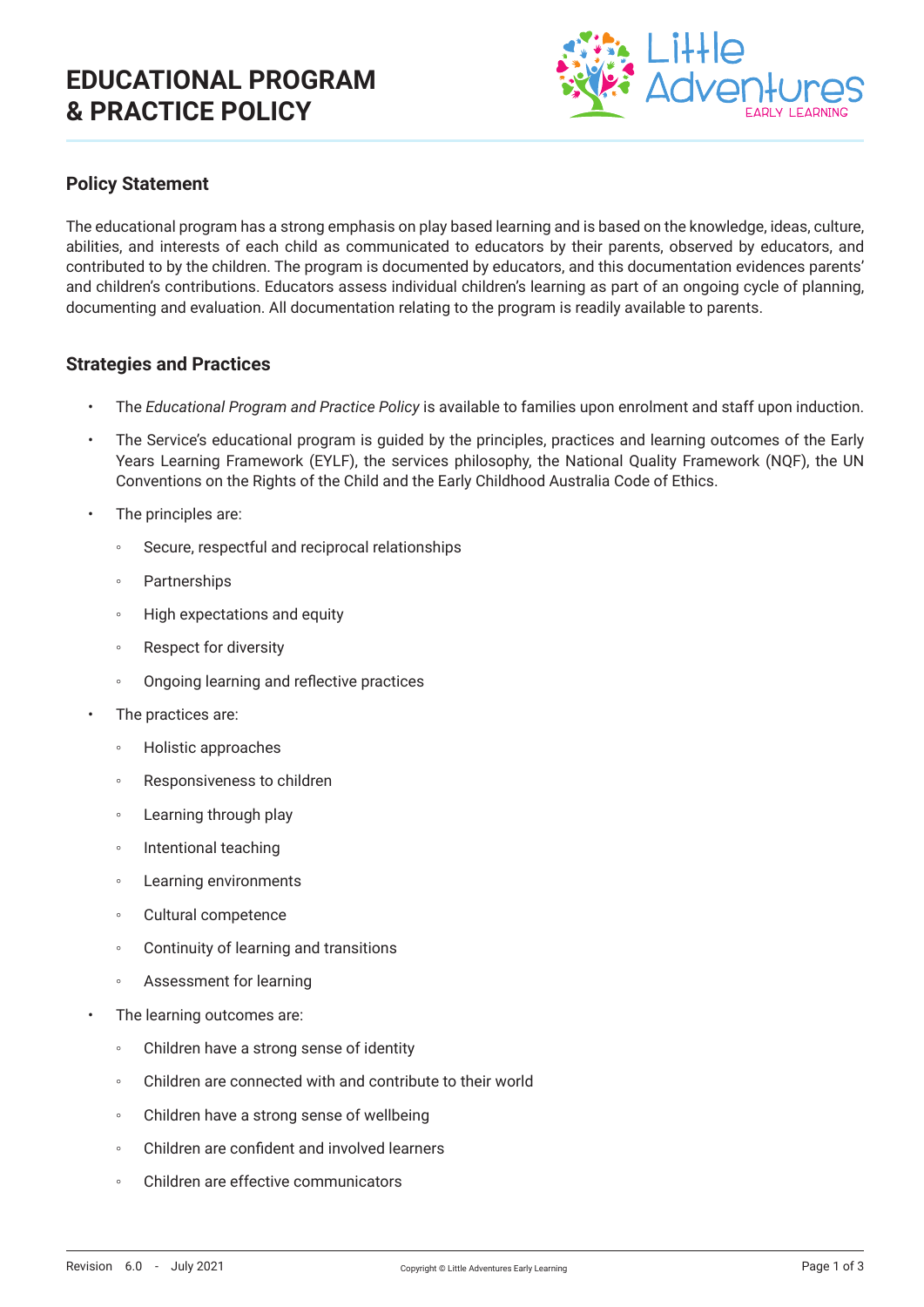# **EDUCATIONAL PROGRAM & PRACTICE POLICY**



- The services Philosophy is the basis on which the service operates. In relation to the educational program, the philosophy identifies the core practices that we believe in and those that are reflected in our program and practice. Some of the core practices of the philosophy are:
	- Children are viewed as capable and competent and educators support the development of children's independence and sense of agency.
	- Educators provide children with opportunities to engage in sustained uninterrupted periods of play and use intentional teaching strategies and spontaneous experiences as opportunities for learning.
	- Educators implement a program where children's knowledge, ideas, culture, abilities and interests, are at the centre of the curriculum being guided by educators who are there to facilitate and support their learning.
- Quality Area 1 of the NQF, 'Educational Program and Practice' has three standards that focus on the educational program, educational practice, and assessment and planning for each child's learning and development. The Guide to the National Quality Standard (NQS) states that 'These standards are crucial to delivering quality outcomes for children under the NQF because:
	- An educational program that is based on an approved learning framework, is child-centred and maximises learning opportunities, strongly contributes to children's development as competent and engaged learners.
	- Intentional teaching in early childhood settings (and intentionality in school age settings) is a recognised approach to facilitate each child's learning and development.
	- Responsive teaching values, scaffolds and extends each child's strengths, skills, knowledge, interests and ideas, and child directed learning promotes children's agency.
	- Critical reflection informs the assessment and planning cycle and drives improvement in program and practice, resulting in continuous enhancements to children's learning.
	- Families who are informed about the program and their child's progress are better equipped to engage with the service and collaboratively make decisions that strengthen their child's learning, development and wellbeing.
- The Service's designated Educational Leader oversees the program and facilitates collaboration between all educators. The educational program is discussed in team meetings, and educators are provided with professional development opportunities as well as individual educator feedback.
- The Educational Leader monitors the services documentation to ensure that all children are observed as a part of an ongoing cycle of planning. In addition, mentoring is provided to educators to further develop their skills, challenge them within their role, support goal development and source relevant professional development opportunities.
- The Educational Leader observes educator practice and provides individual feedback on their practice.
- Families verbal and written input is integral to the program and is actively sought by educators.
- Each room has its own program which is made available to families detailing such items as child-initiated and educator-initiated experiences, intentional teaching, parent input, children's voices and reflective practices.
- Each child's knowledge, ideas, culture, abilities and interests are the foundation of the program.
- Our curriculum incorporates an indoor/outdoor program where the children from the three older rooms have the freedom and flexibility to move between both the indoor and outdoor spaces. This flexibility fosters choice and independence as well as teaching opportunities that support individual children's learning styles.